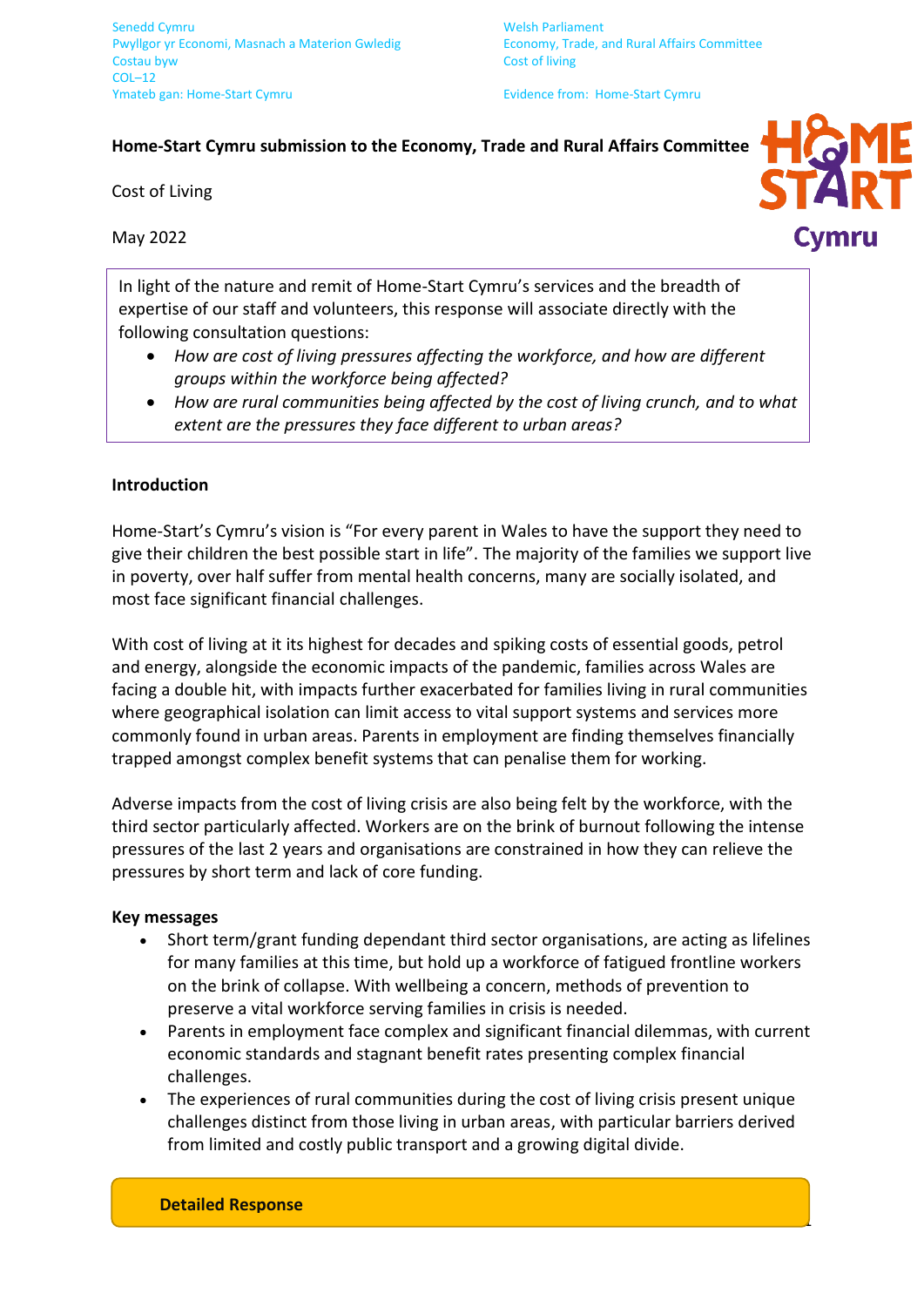- **1. Grant dependant third sector organisations acting as lifelines for increasing numbers of families at this time, whilst holding up a fatigued workforce on the brink of collapse**
	- 1.1. Increasing workloads: as the cost of living crisis continues to strip away disposable income of families across Wales, more are finding themselves approaching crisis point and demand for support from organisations like Home-Start Cymru is on a sharp and consistent rise. Our staff have seen a huge increase in demand for support, alongside increasing need for support from clothing and food banks in recent weeks.
	- 1.2. Cost of living impacts: while third sector workers, including HSC frontline staff and volunteers, are committed to providing a service for those who need it, often holding large caseloads, they face their own personal reality of rocketing prices and increased NI rates, placing them under greater financial pressure than ever.
	- 1.3. Third sector funding: increasing workloads and the impacts of the pandemic have taken a toll on the workforce, further exacerbated by their own financial challenges as a result of the cost of living crisis. For third sector organisations, dependant on short term grant funding often without sufficient core funding, increasing salaries in line with cost of living pressures to relieve that burden for staff is more challenging than for other sectors. Similarly, ensuring sufficient funding to meet the increasing demand on services is challenging in the current financial climate.
	- 1.4. Mental health and well-being: as a result of persistent workload pressures over the past 2 years, intensified by the personal impacts of the cost of living crisis, mental health and wellbeing of the workforce is suffering. Workers are fatigued but demand continues to make it difficult to prioritise self-care, whilst the pandemic has made it more difficult to connect with others outside of work, and a lack of certainty in relation to long term income/salary rises can heighten anxiety.
	- 1.5. Given the enormous pressures on the third sector as a result of the cost of living crisis; with many organisations also trying to extend a response to the specific needs of increasing numbers of refugees entering Wales, organisations must be supported to reduce the pressures on fatigued frontline workers so they don't burnout under the challenging conditions of the current time. Uplifts in project funding, much of which has remained stagnant for some time, would help organisations to increase salaries to support the workforce with inflation impacts.
- **2. Parents in employment face complex and significant financial dilemmas, with current economic standards and stagnant benefit rates presenting complex circumstances for employment.** 
	- 1.1. Complex eligibility criteria for financial benefits/ assistance can make entering full time employment difficult, forcing parents to evaluate the benefits of doing so when low income work without additional financial support can be disadvantageous for families, now more than ever in the midst of a cost of living crisis.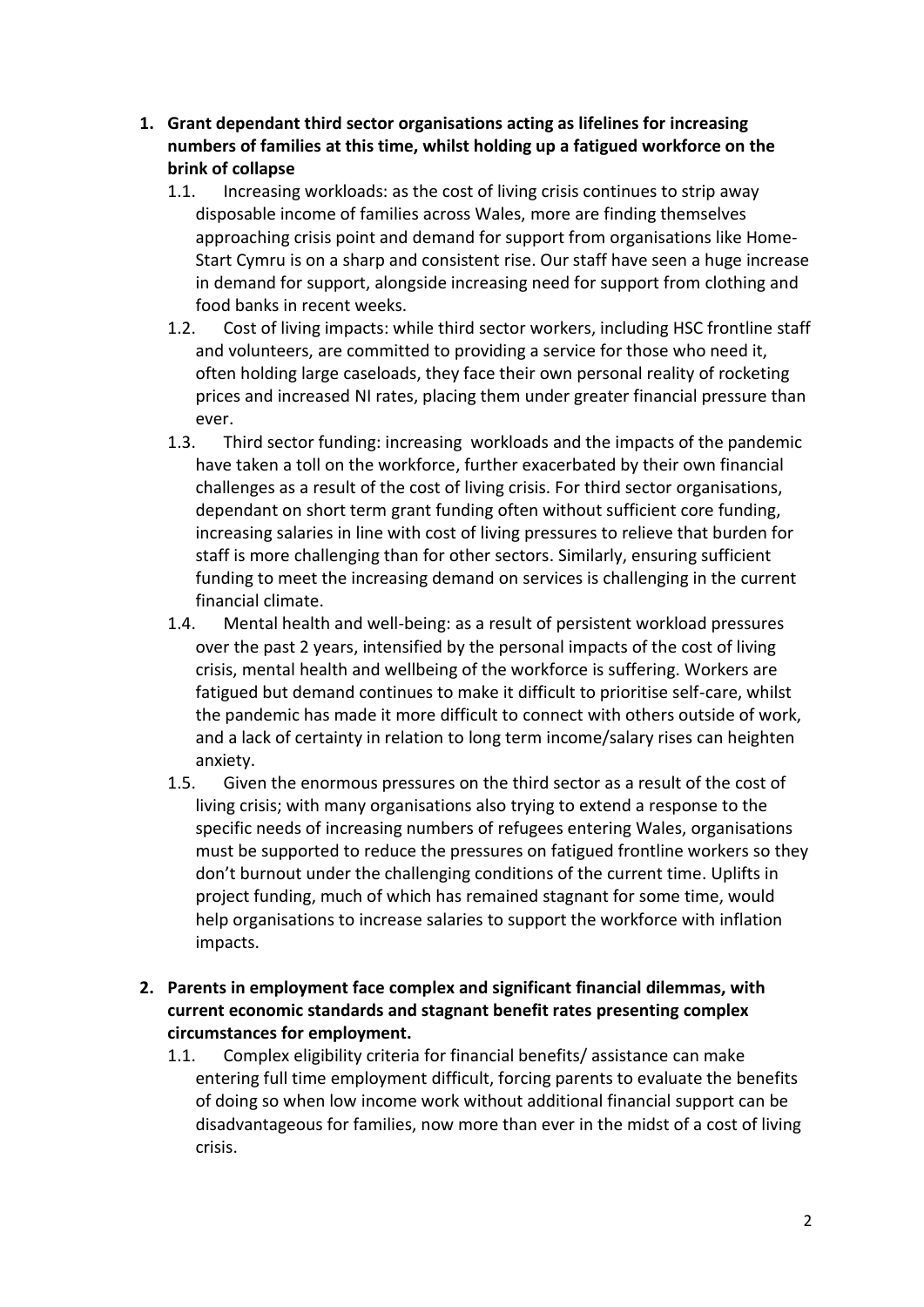1.2. Many families supported by Home-Start Cymru are in receipt of some sort of benefit. As the national rate of benefits remain stagnant, while inflation prepares to peak, the cost of essential services, such as childcare, continues to rise.

*"I can't afford to go back to work as childcare is so difficult to pay. I know UC will give me a percentage towards it, but it is so expensive that by the time I've paid for childcare, it is hardly worth going back to work"* – Parent supported by Home-Start Cymru

- 1.3. As a result of the cost of living crisis, the choice to work for the purpose of career progression or self-empowerment, as well as earning a living, has seemingly been stripped away, making attaining income a simple case of survival. While it is estimated unemployment rates have improved by roughly 1.6% compared to the start of 2021, restricted options for parents to maximise income, while juggling parenthood, risks a resultant rise in rates of households out of full time employment.  $1$
- 1.4. A major effect of the cost of living crisis is the number of families being thrust into extreme debt, the impacts of which will be felt for a lifetime. For example, there has been an immediate impact of the rise in energy costs on increasing debt. Only four weeks after energy prices rose, some of our families cannot meet the increased costs, and are keeping their old direct debit arrangements in place, accruing fuel debt rapidly instead.

*"I can't afford any more a month, so I'm keeping the direct debit the same, but I know this isn't covering half of my monthly bill. But what am I meant to do? At least I have some food money by doing this".* – Parent supported by Home-Start Cymru

- 1.5. During this time families are desperately looking for ways to maximise their income, however, complex thresholds for maintained financial assistance for working parents are often a barrier to parents entering work full time as they will lose out on vital support offers.
- 1.6. For parents who may often be accessing a number of benefits, it is vital these systems work alongside each other better to provide the assistance families need to maintain economic activity and longer-term career aspirations. Assistance systems must consider the wider picture for parents who may need support across several key areas.
- **3. The experiences of rural communities during the cost of living crisis present unique challenges distinct from those living in urban areas.**

\_\_\_\_\_\_\_\_\_\_\_\_\_\_\_\_\_\_\_\_\_\_\_\_\_\_\_\_\_

<sup>1</sup>Clark, D. 2022. *Unemployment rate in Wales 1992-2022*. Available at: [• Unemployment](https://www.statista.com/statistics/529486/unemployment-rate-of-wales/#:~:text=The%20unemployment%20rate%20of%20Wales%20was%20three%20percent,lockdowns%20caused%20the%20rate%20to%20start%20climbing%20again.?msclkid=fcc086bfd09911ec90cba6b9c77181e0)  [rate Wales 2022 | Statista](https://www.statista.com/statistics/529486/unemployment-rate-of-wales/#:~:text=The%20unemployment%20rate%20of%20Wales%20was%20three%20percent,lockdowns%20caused%20the%20rate%20to%20start%20climbing%20again.?msclkid=fcc086bfd09911ec90cba6b9c77181e0) [Accessed: 10 May 2022]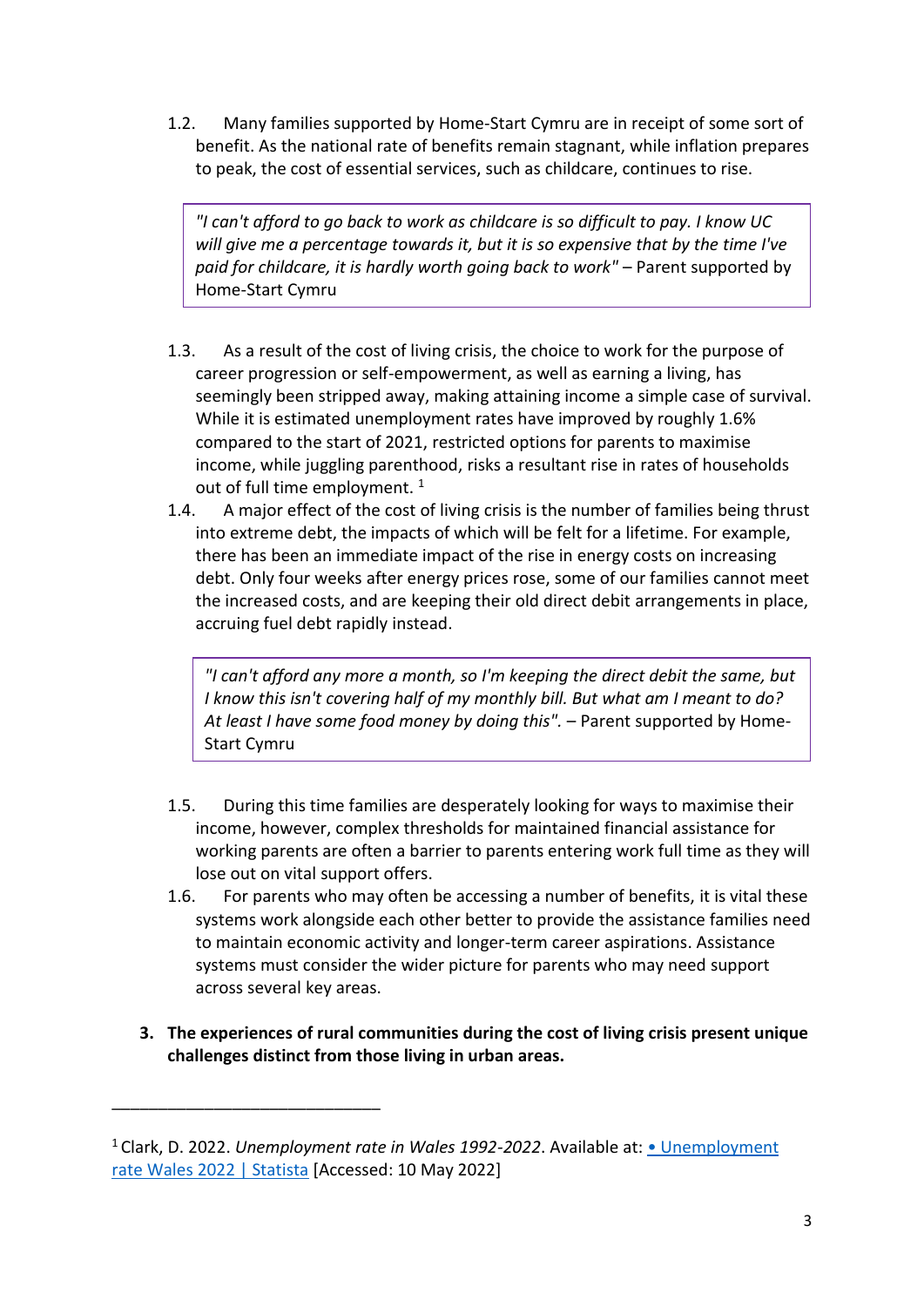- 1.1. The cost and efficiency of public transport in many rural communities across Wales acts as barriers to access in many vital areas.
	- a. Transport links in rural communities are extremely limited; often infrequent and limited bus routes are available, while ticket pricing is extremely high in comparison to city centre rates.
	- b. Frequency and cost barriers associated with public transport prevents parents and families from accessing a number of services, including those providing targeted support for cost of living pressures, improving social connectedness and enhancing parent-child bonds; these include:
		- Accessing foodbanks: for those living in the middle of Wales, the majority of foodbanks are based across the borders of Wales, whereas there are many located in the South of Wales serving a more urban population.<sup>2</sup>
		- Toddler-parent groups are less available in rural regions with more based in urban areas. Parents must front high transport costs to travel to groups to receive support targeted at developing quality parentchild bonds.
	- c. The limitations of transport in rural areas places significant strain on families, who may be dependent on informal support systems, such as relatives, for transport, shopping and activities.
	- d. Parents in rural areas who are dependent on limited public transport to access basic needs, such as food shopping, also face juggling young children and carrying home essentials and can face judgement from fellow passengers and transport workers. A key example of this can be seen throughout the experience of Sian Whelptom. Whelptom was told to leave the bus as her young son was crying, leaving the mother of three 'no choice but to leave the bus with her three children and six bags of shopping when the driver stopped.'<sup>3</sup>
	- e. There are several ways in which these barriers faced by families can be resolved. These need to be explored in order to ease everyday cost of living pressures for families and facilitate access to needed services, such as medical appointments, and reduce social isolation. These could include:
		- Community taxis; creating a family friendly service with nonjudgemental drivers that can be accessed at a low cost by parents needing to access areas for vital goods and services. Schools may have a good insight into the families that may be struggling with getting children to school or accessing services, creating a reliable referral pathway.
		- Accelerated take up campaigns; encouraging use of transport services alongside cost alleviation initiatives for those in rural areas otherwise

\_\_\_\_\_\_\_\_\_\_\_\_\_\_\_\_\_\_\_\_\_\_\_\_\_\_\_\_\_

<sup>2</sup>Independent Food Aid Network. 2022. *IFAN Member Organisations*. Available at[: Our](https://www.foodaidnetwork.org.uk/our-members)  members - [Independent Food](https://www.foodaidnetwork.org.uk/our-members) Aid Network UK [Accessed: 10 May 2022]

<sup>3</sup> BBC News. 2004. *Crying son 'ordered' off bus*. Available at: [BBC NEWS | Wales | Crying son](http://news.bbc.co.uk/1/hi/wales/3623618.stm?msclkid=a7ea0368d0a611ecaa641b90bd20a7f4)  ['ordered' off bus](http://news.bbc.co.uk/1/hi/wales/3623618.stm?msclkid=a7ea0368d0a611ecaa641b90bd20a7f4) [Accessed: 10 May 2022]